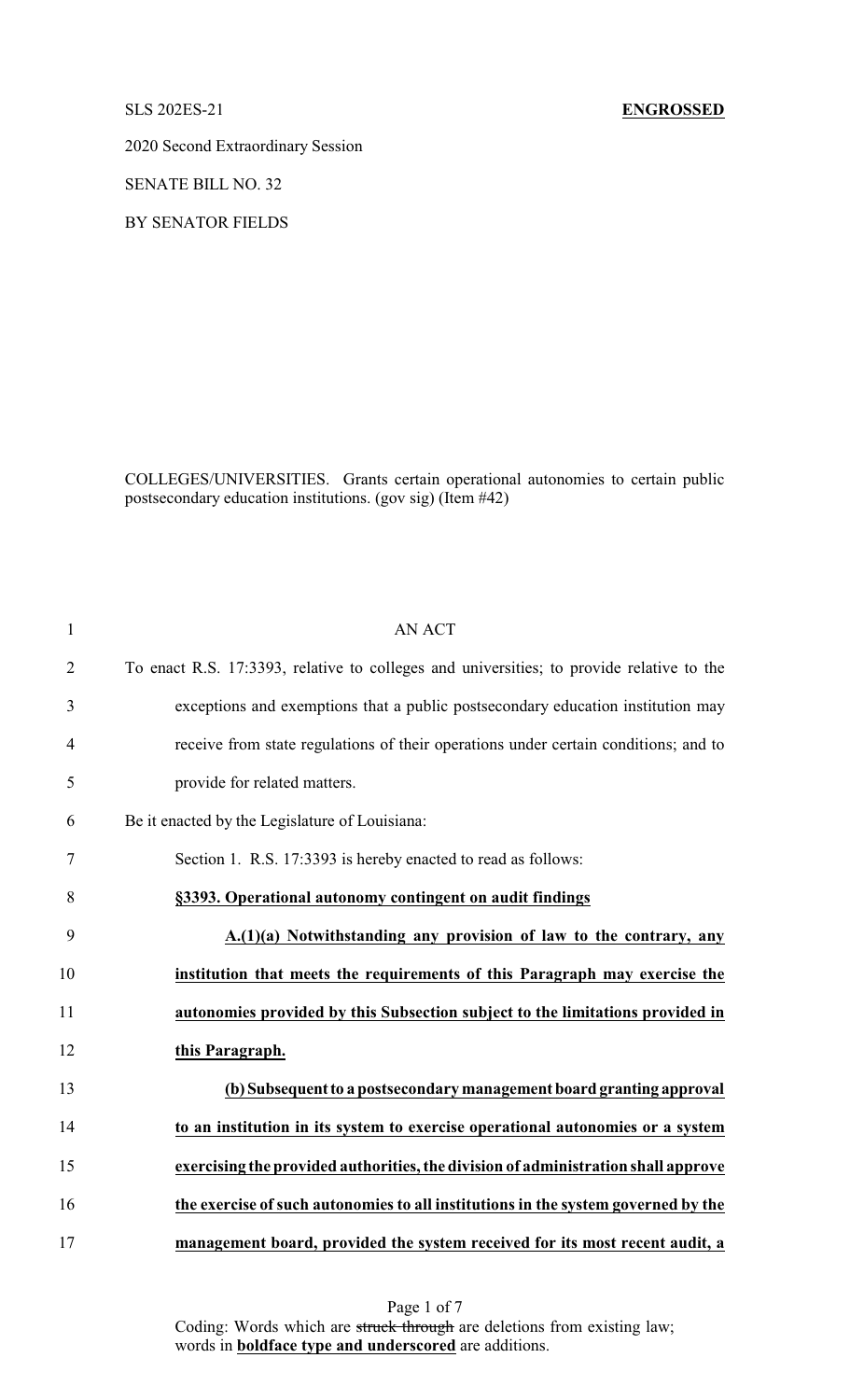| $\mathbf{1}$   | financial audit with an unmodified opinion, where the financial statements were          |
|----------------|------------------------------------------------------------------------------------------|
| $\overline{2}$ | free of material misstatements and material weaknesses, and the financial                |
| 3              | position, results of operations, and cash flows were represented fairly in               |
| 4              | accordance with Generally Accepted Accounting Principles. If the system did              |
| 5              | not receive for the most recent audit, a financial audit with an unmodified              |
| 6              | opinion, where the financial statements were free of material misstatements and          |
| 7              | material weaknesses, and the financial position, results of operations, and cash         |
| 8              | flows were represented fairly in accordance with Generally Accepted                      |
| 9              | Accounting Principles, then the division of administration shall approve the             |
| 10             | exercise of such autonomies to all institutions in the system, except for any            |
| 11             | institution which was responsible for the finding of noncompliance at the system         |
| 12             | level.                                                                                   |
| 13             | (c) If an institution granted the right to exercise operational autonomies               |
| 14             | pursuant to Subparagraph (b) of this Paragraph subsequently receives an audit            |
| 15             | with a material weakness through a financial audit, the institution shall be             |
| 16             | required to develop and implement a corrective action plan for approval by the           |
| 17             | management board. The institution shall be required to demonstrate to the                |
| 18             | management board that the necessary corrective actions were taken within six             |
| 19             | months from the date the audit finding was reported, or the institution will lose        |
| 20             | the authority to exercise the autonomies granted for the remainder of the period         |
| 21             | effect.<br>corrective<br>this<br>authority is in<br>The<br>action<br>plan<br>that<br>and |
| 22             | post-implementation report shall be submitted to the division of administration          |
| 23             | and the Board of Regents.                                                                |
| 24             | (2) The operational autonomies that may be granted pursuant to this                      |
| 25             | <b>Subsection are:</b>                                                                   |
| 26             | (a) Authority to retain any funds which remain unexpended and                            |
| 27             | unobligated at the end of the fiscal year for use at the institution's discretion.       |
| 28             | (b) Authority to identify and dispose of obsolete equipment, excluding                   |
|                |                                                                                          |

**vehicles and items deemed by federal law to be of a dangerous nature. Prior to**

Page 2 of 7 Coding: Words which are struck through are deletions from existing law; words in **boldface type and underscored** are additions.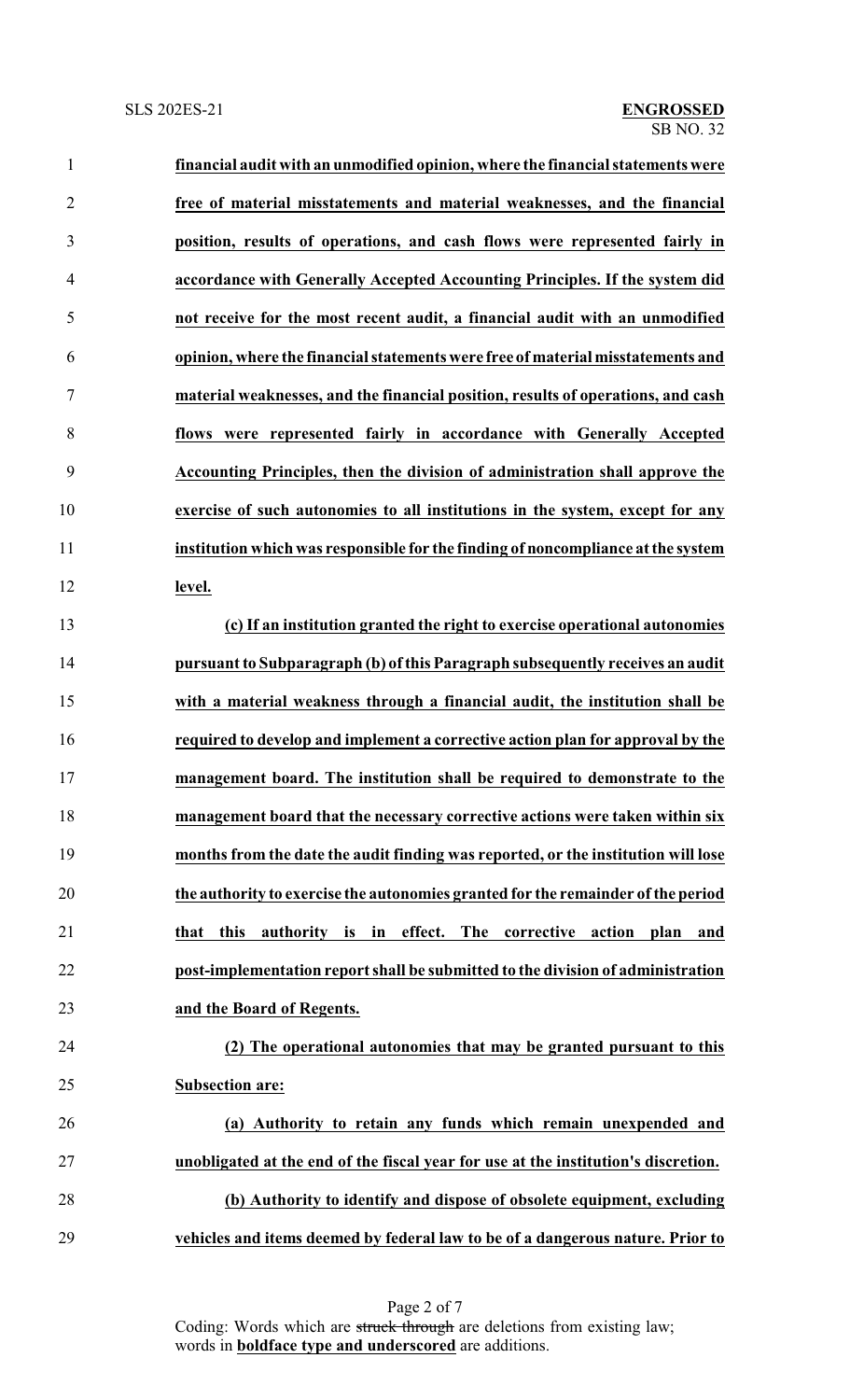| $\mathbf{1}$   | exercising this autonomy with respect to electronic devices, the postsecondary  |
|----------------|---------------------------------------------------------------------------------|
| $\overline{2}$ | management board shall provide certification to the division of administration  |
| 3              | that all such devices are sanitized of any personally identifiable information. |
| 4              | (c) Authority to be excluded by the division of administration from any         |
| 5              | table of organization.                                                          |
| 6              | (d)(i) Authority to participate in the higher education procurement code        |
| 7              | as established by Louisiana State University and Agricultural and Mechanical    |
| 8              | College and approved by the division of administration. Institutions within the |
| 9              | same system may cooperatively operate procurement operations under the          |
| 10             | higher education<br>procurement code. Each postsecondary education              |
| 11             | management board may adopt the higher education procurement code, with          |
| 12             | amendments necessary to insert the name of each management board into the       |
| 13             | procurement code and to implement the code but excluding any substantive        |
| 14             | changes, pursuant to rules and regulations adopted in accordance with the       |
| 15             | Administrative Procedure Act. Any entity whose budget is appropriated           |
| 16             | through Schedule 19-Higher Education or 19E-LSU Health<br><b>Sciences</b>       |
| 17             | Center-health care services division may use the higher education procurement   |
| 18             | code in lieu of the Louisiana Procurement Code as provided in R.S. 39:15.3, 196 |
| 19             | through 200, and 1551 through 1755, subject to the prior review and approval    |
| 20             | of the Joint Legislative Committee on the Budget. Any changes to the higher     |
| 21             | education procurement code after an initial five-year period shall be submitted |
| 22             | to the Joint Legislative Committee on the Budget for approval. However, there   |
| 23             | shall be only one higher education procurement code except for nonsubstantive   |
| 24             | changes required to implement the code.                                         |
| 25             | (ii) The division of administration shall maintain a list of all institutions   |
| 26             | participating in the higher education procurement code, which shall be          |
| 27             | published on its website.                                                       |
| 28             | (e)(i) Exemption from participation in the state's risk management              |
| 29             | program established by R.S. 39:1527 et seq. and administered by the office of   |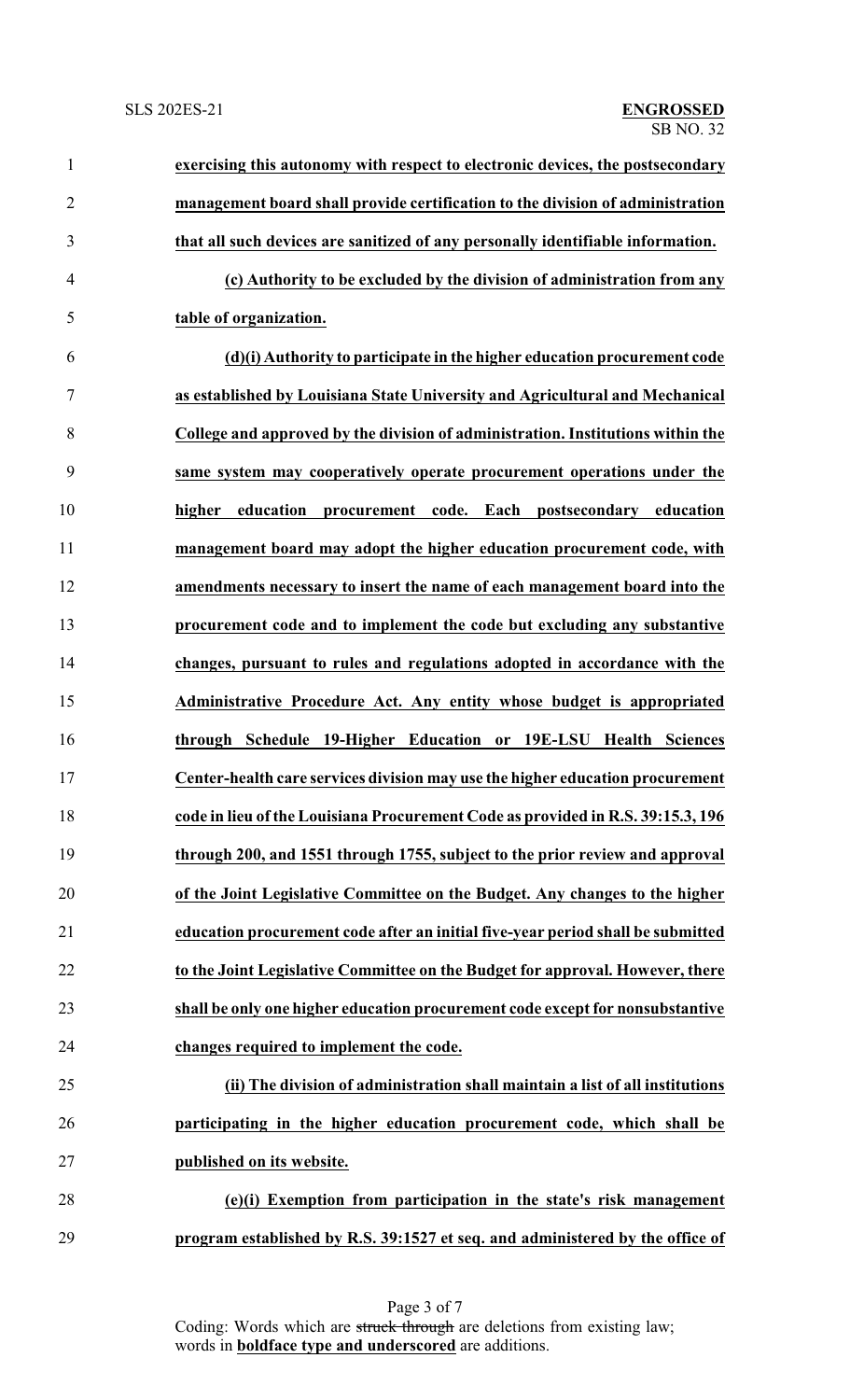**risk management, pursuant to a determination by thedivision of administration that the institution or management board, as applicable, has the capacity to manage its own risk and a phased-in plan of implementation as determined by the institution in collaboration with the attorney general and the division of administration, subject to the prior review and approval of the Joint Legislative Committee on the Budget. This exemption shall not include the coverage provided by the state's risk management program pursuant to R.S. 40:1237.1. (ii) Nothing in this exemption shall abrogate, amend, or alter the authority of the attorney general or the Department of Justice under Article IV, Sections 1 and 8 of the Constitution of Louisiana or any other provision of law**

 **to represent the state and all departments and agencies of state government in all litigation arising out of or involving tort or contract. Any institution that is granted an exemption under this Subparagraph shall enter into an interagency agreement with the attorney general and pay the attorney general reasonable attorney fees and expenses incurred in representing the institution.**

 **(iii) Nothing in this Subparagraph shall be construed as creating any independent or separate cause of action against the state. The state shall continue to be sued only through the exempt institution's management board and cannot be sued in addition to or separately from the exempt institution's management board in any cause of action asserted against the exempt institution. The office of risk management shall not be responsible for payment of any judgment against the exempt institution's management board rendered subsequent to the transfer of the applicable line of coverage. The state's obligation to indemnify a covered individual as provided in R.S. 13:5108.1 shall not be performed by the office of risk management.**

 **(iv) Any contract between the exempt institution's management board and its insurer shall name the state as an additional insured. Any provision in any contract between the exempt institution's management board and its insurer that conflicts with the provisions of this Subparagraph shall be deemed**

> Page 4 of 7 Coding: Words which are struck through are deletions from existing law; words in **boldface type and underscored** are additions.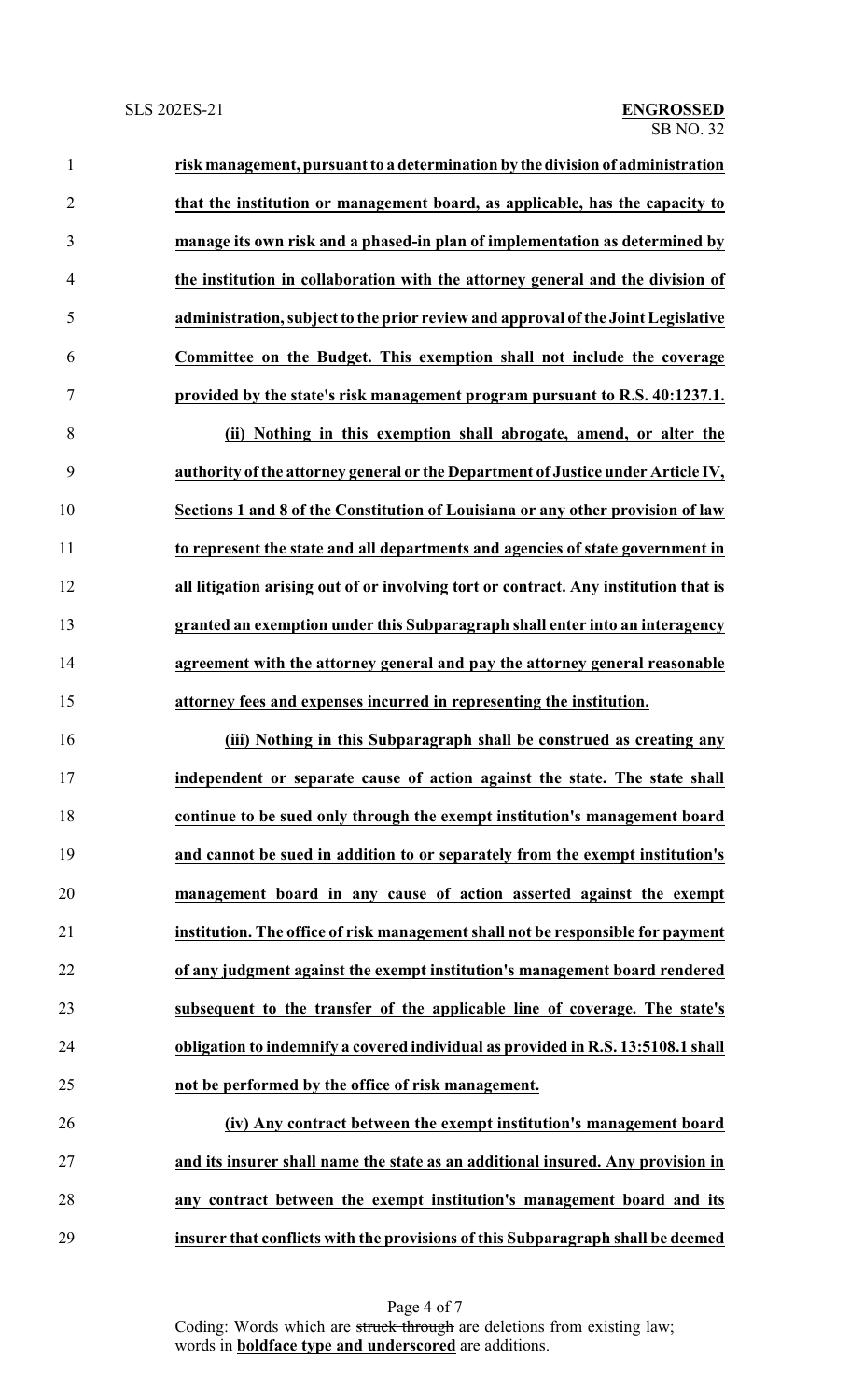| $\mathbf{1}$   | null and void.                                                                            |
|----------------|-------------------------------------------------------------------------------------------|
| $\overline{2}$ | (v) Nothing in this Subparagraph shall be construed to adversely affect                   |
| 3              | any of the substantive and procedural provisions and limitations applicable to            |
| $\overline{4}$ | actions against the state, including but not limited to the provisions of R.S.            |
| 5              | 13:5106, 5107, 5108.1, and 5112, and R.S. 9:2800 which would continue to apply            |
| 6              | equally to any exempted institution. Those provisions that will not apply are             |
| 7              | those that are specifically excluded in this Section. Upon transfer of each line of       |
| 8              | coverage to the exempted institution under this Section, the provisions of R.S.           |
| 9              | $39:1527$ et seq., as well as the provisions of R.S. $13:5106(B)(3)(c)$ , shall not apply |
| 10             | to the line of coverage so transferred, nor to any claims asserted against the            |
| 11             | exempted institution within the transferred line of coverage.                             |
| 12             | (f) Notwithstanding the provisions of R.S. 39:113, authority to administer                |
| 13             | all facilities projects funded with self-generated revenue, federal funds,                |
| 14             | donations, grants, or revenue bonds, including all projects falling under R.S.            |
| 15             | 39:128; however, excluding those projects falling under R.S. 39:128, these                |
| 16             | projects shall not be exempted from the capital outlay budget or any                      |
| 17             | requirements as pertains thereto.                                                         |
| 18             | (g) Authority to invest funds as defined by R.S. $49:327(C)$ in municipal                 |
| 19             | bonds issued by any state or political subdivision and those instruments laid out         |
| 20             | in R.S. 49:327(B)(1), in tax exempt bonds and other taxable governmental bonds            |
| 21             | issued by any state or a political subdivision or public corporation of any state,        |
| 22             | provided that such bonds are rated by a nationally recognized rating agency as            |
| 23             | investment grade. The investment policy governing such investment as defined              |
| 24             | by R.S. $49:327(C)(1)(b)$ shall define the allocation of funds among instruments          |
| 25             | and the term of maturity of the instruments, subject to the prior review and              |
| 26             | approval of the investment advisory committee. If an institution is determined            |
| 27             | by the division of administration to no longer possess the capacity relevant to           |

**those instruments defined by R.S. 49:327(B)(1) and (C), and shall exclude**

**this autonomy, or both, authority to invest additional funds shall be limited to**

Page 5 of 7 Coding: Words which are struck through are deletions from existing law; words in **boldface type and underscored** are additions.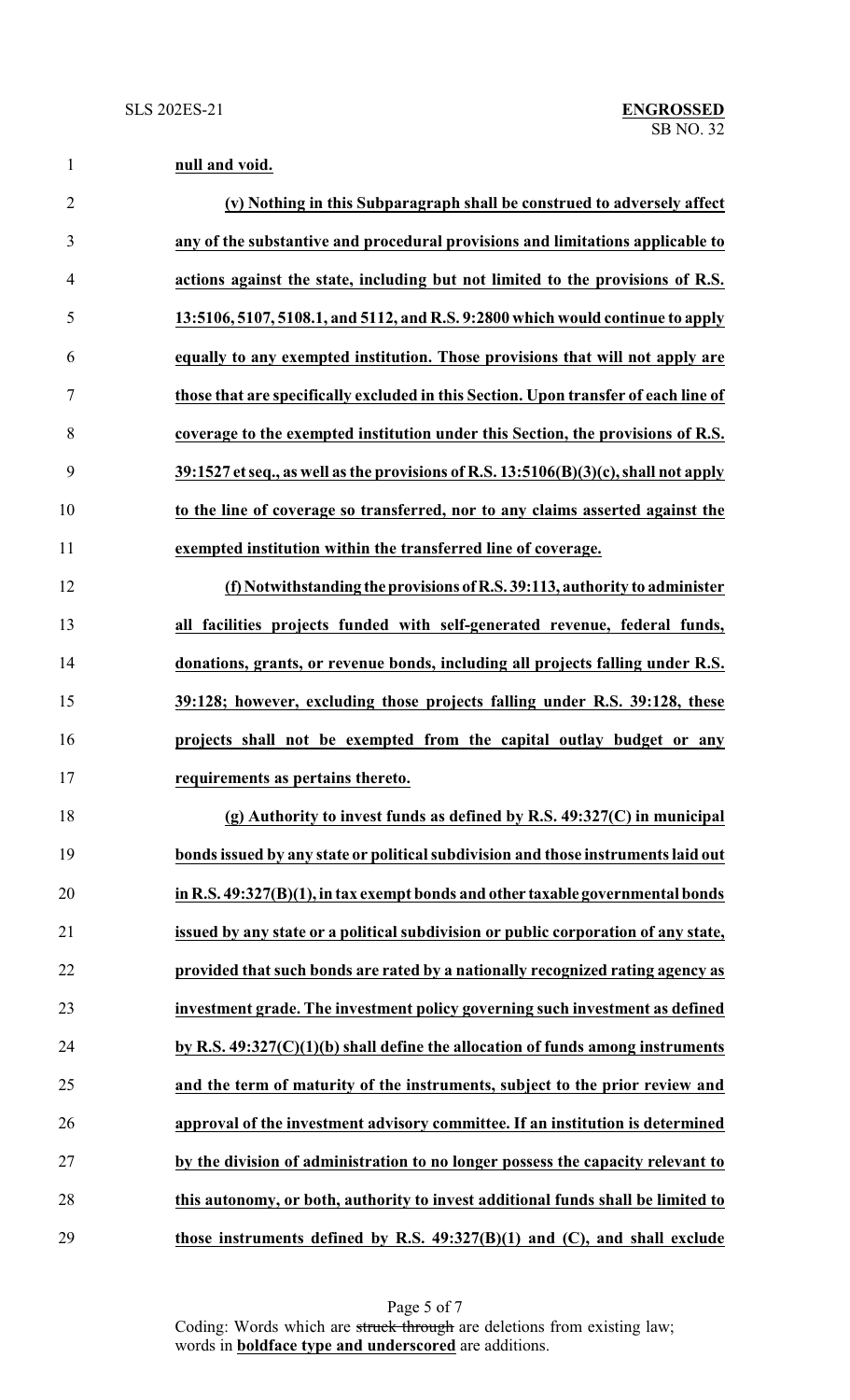| $\mathbf{1}$   | further investments in tax exempt bonds and other taxable government bonds                    |
|----------------|-----------------------------------------------------------------------------------------------|
| $\overline{2}$ | issued by any state or a political subdivision or public corporation of any state.            |
| 3              | B. Nothing in this Section abrogates, amends, or alters the authority of                      |
| $\overline{4}$ | the attorney general or the Department of Justice under Article IV, Sections 1                |
| 5              | and 8 of the Constitution of Louisiana or any other provision of law to represent             |
| 6              | the state and all departments and agencies of state government in all litigation              |
| 7              | arising out of or involving tort or contract. Any exempt institution under this               |
| 8              | Section shall enter into an interagency agreement with the attorney general and               |
| 9              | pay the attorney general reasonable attorney fees and expenses incurred in                    |
| 10             | representing the institution.                                                                 |
| 11             | C. Nothing in this Section shall be construed as creating any independent                     |
| 12             | or separate cause of action against the state. The state shall continue to be sued            |
| 13             | only through the exempt institution's management board and cannot be sued                     |
| 14             | in addition to or separately from the exempt institution's management board                   |
| 15             | in any cause of action asserted against the exempt institution.                               |
| 16             | Section 2. This Act shall become effective upon signature by the governor or, if not          |
| 17             | signed by the governor, upon expiration of the time for bills to become law without signature |
| 18             | by the governor, as provided by Article III, Section 18 of the Constitution of Louisiana. If  |
| 19             | vetoed by the governor and subsequently approved by the legislature, this Act shall become    |
| 20             | effective on the day following such approval.                                                 |

The original instrument and the following digest, which constitutes no part of the legislative instrument, were prepared by Cheryl Serrett.

## DIGEST SB 32 Engrossed 2020 Second Extraordinary Session Fields

Present law provides for the Louisiana Granting Resources and Autonomy for Diplomas Act (GRAD Act). The GRAD Act provides public postsecondary institutions that achieve specific, measurable performance objectives aimed at improving college completion and at meeting the state's current and futureworkforce and economic development needs be granted limited tuition and operational autonomy for achieving such objectives. Present law further provides that a public postsecondary education institution with clean financial audit findings may exercise certain operational autonomies until July 1, 2020, if the institution's management board approves the exercise of autonomies by any institution in the system.

Present law provides for the following operational autonomies:

Page 6 of 7 Coding: Words which are struck through are deletions from existing law; words in **boldface type and underscored** are additions.